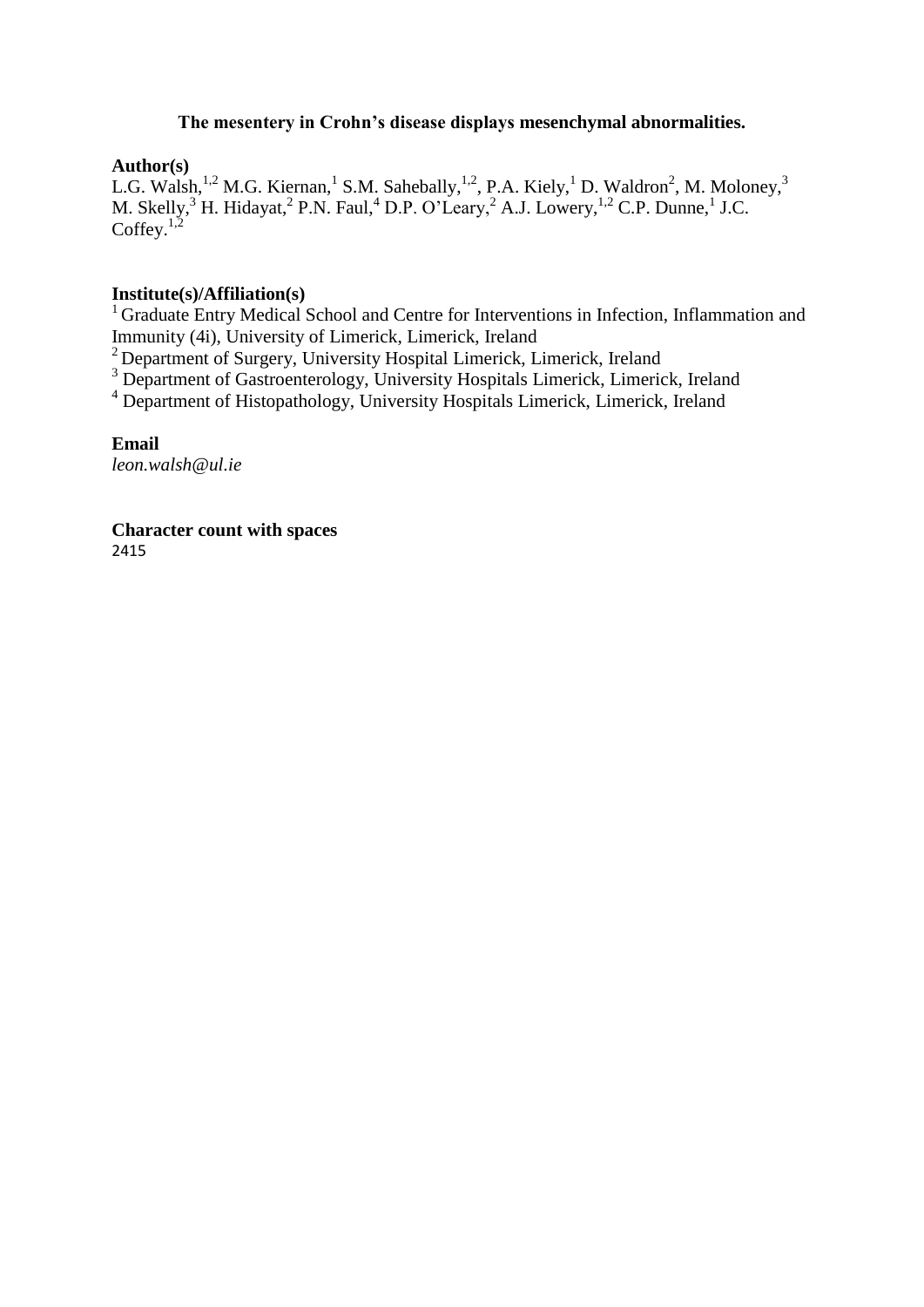**Background:** Recent advances in our understanding of mesenteric anatomy have shown that the mesentery is continuous along the intestinal tract at vascular, lymphatic and connective tissue levels (1). Thus, the mesentery represents a conduit which may propagate disease (2). This study aimed to investigate abnormalities of the mesentery in Crohn's disease (CD) at a histological level.

**Methods:**. Samples of mesentery, intestine and intestinal hilum were resected from cadavers  $(n=5)$  and CD patients  $(n=5)$ . Haematoxylin and eosin light microscopy (LM) and scanning electron microscopy (SEM) were utilised to examine tissues. Diseased tissue was graded as in Table 1. Surface mesothelium and connective tissue septal thickness were assessed in addition to adipocyte number in areas of mild, moderate and severe mesenteric disease. Primary mesenteric fibroblast cultures were developed from CD patients (n=3). Adhesion and proliferation of mesenteric-derived fibroblasts and a human dermal fibroblast cell line were characterised using real-time cell analysis (xCELLigence® , ACEA Biosystems).

**Results:** Mesenteric surface mesothelium thickness (p<0.001), connective tissue septal thickness ( $p<0.001$ ) and adipocyte number ( $p<0.05$ ) were all increased with respect to CD severity (Table 2). Upon appraisal of the intestinal hilum, normal mesentery displayed a distinct serosa between the mesentery and muscularis externa. In CD, however, this could not be identified. Additionally, mesenteric mesenchymal abnormalities extended into the muscularis externa and deeper mural layers. Mesenteric-derived fibroblasts (n=3) adhered  $(p=0.034)$  and proliferated (10-30 h,  $p=0.001$ ) faster than a human dermal fibroblast cell line.

**Conclusion:** As severity of mesenteric disease increased; surface mesothelium and connective tissue septae thickened while adipocyte number increased. Mesenteric-derived fibroblasts adhered and proliferated faster than a fibroblast cell line.

# **References**

- 1. Culligan K, Walsh S, Dunne C, Walsh M, Ryan S, Quondamatteo F, et al. The mesocolon: A histological and electron microscopic characterization of the mesenteric attachment of the colon prior to and after surgical mobilization. Ann Surg. 2014;260(6):1048-56
- 2. Coffey JC, O'Leary DP. The mesentery: structure, function, and role in disease. Lancet Gastroenterol Hepatol. 2016;1(3):238-47